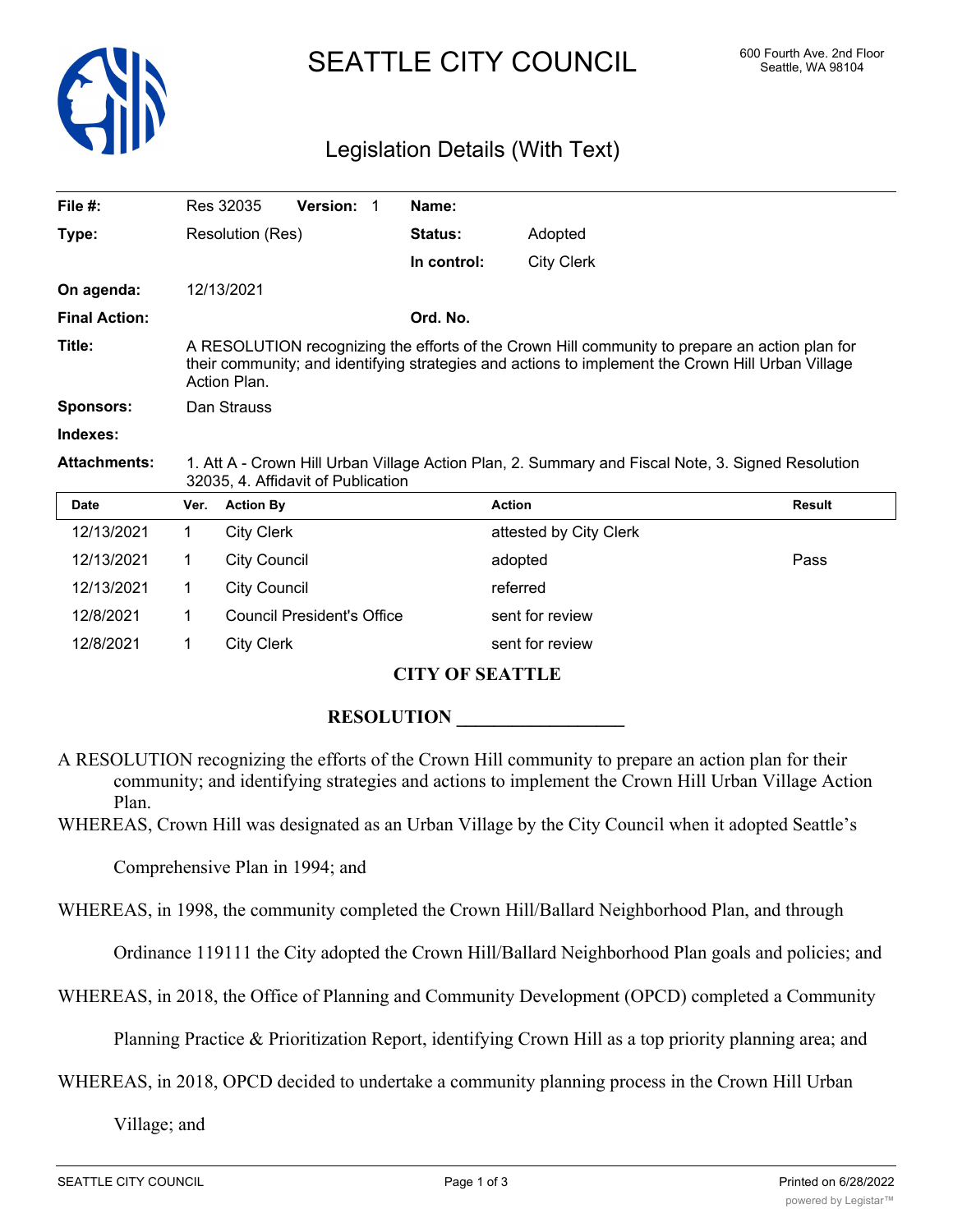- WHEREAS, in 2019, the City Council adopted citywide Mandatory Housing Affordability and related Comprehensive Plan changes to implement affordable housing requirements in 27 urban villages, which expanded the Crown Hill Urban Village boundary and added additional development capacity; and
- WHEREAS, from 2018 to 2019, OPCD, in partnership with the Department of Neighborhoods and Seattle Department of Transportation, conducted public outreach in the Crown Hill Urban Village; and
- WHEREAS, over 300 residents, business owners, property owners, and stakeholders engaged in four public workshops and four online surveys to create the Crown Hill Urban Village Action Plan ("Action Plan"); and
- WHEREAS, this engagement process resulted in an Action Plan with three priorities: a distinct neighborhood with great destinations and a vibrant public realm; streets that encourage walking and make it easy to get around; and connected, engaged, and thriving communities; and
- WHEREAS, the Action Plan seeks to coordinate existing and future public and private investments and support community-led efforts in the Crown Hill Urban Village to support the community's vision, and provides urban design recommendations as articulated by the community to address community concerns and shape future development; and
- WHEREAS, the Crown Hill Village Association is working in the Crown Hill Urban Village area on continued engagement with the broader community and on implementing the actions in the Action Plan; NOW, THEREFORE,

### **BE IT RESOLVED BY THE CITY COUNCIL OF THE CITY OF SEATTLE THAT:**

Section 1. **Crown Hill Urban Village Action Plan.** The City of Seattle ("City") recognizes the effort of the community members who participated in the creation of the Crown Hill Urban Village Action Plan, as shown in Attachment A to this resolution, as well as their deep commitment to the Crown Hill Urban Village community, and their collaborative work to bring about a shared vision for the Crown Hill Urban Village.

Adopted by the City Council the day of the council the day of the council state of the council state of the council state of the council state of the council state of the council state of the council state of the council s